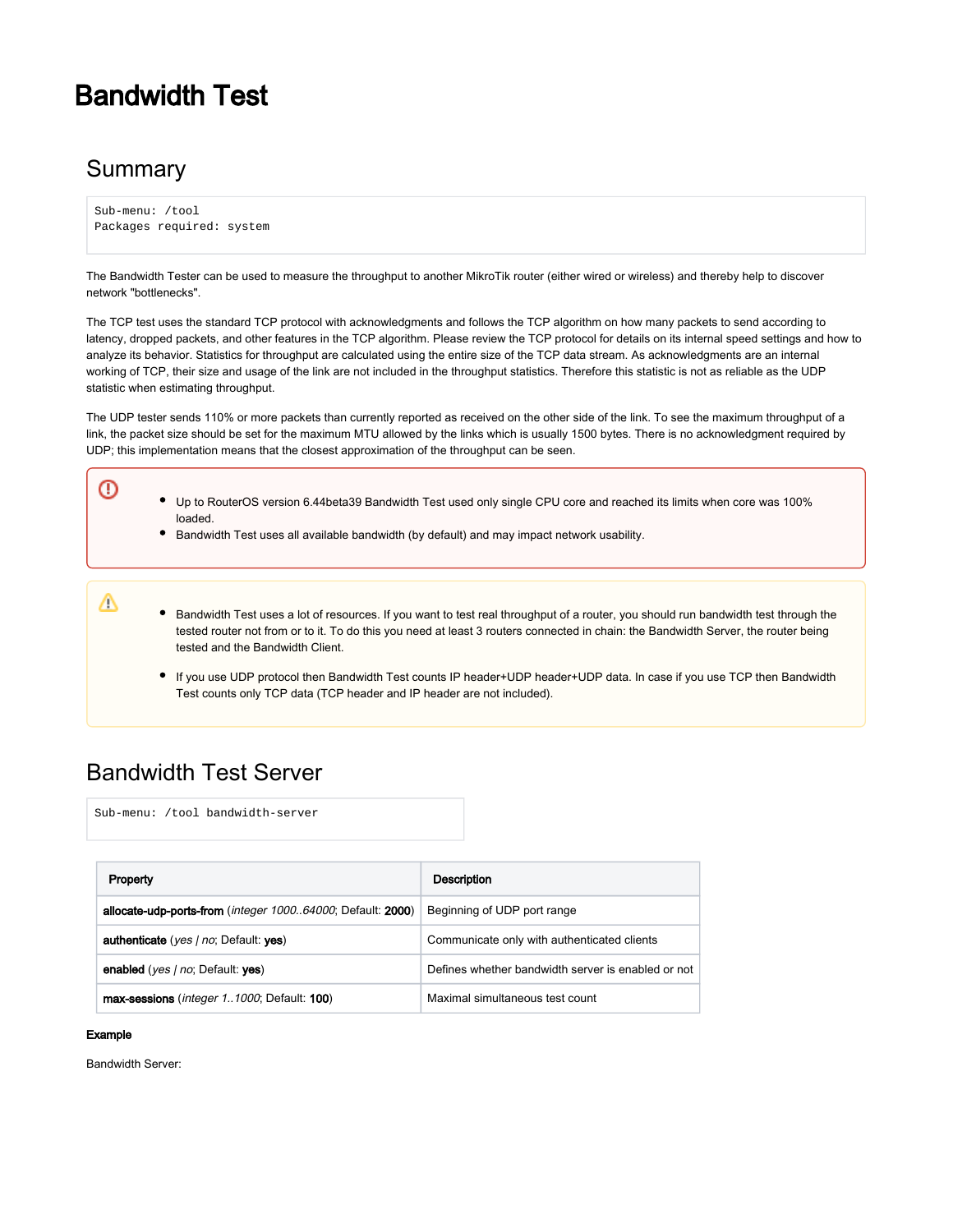```
[admin@MikroTik] /tool bandwidth-server> print 
                  enabled: yes 
             authenticate: yes 
  allocate-udp-ports-from: 2000 
             max-sessions: 100 
[admin@MikroTik] /tool bandwidth-server>
```
Active sessions:

```
[admin@MikroTik] /tool bandwidth-server session> print
 # CLIENT PROTOCOL DIRECTION USER
 0 35.35.35.1 udp send admin
 1 25.25.25.1 udp send admin
 2 36.36.36.1 udp send admin
[admin@MikroTik] /tool bandwidth-server session>
```
To enable **bandwidth-test** server without client authentication:

```
[admin@MikroTik] /tool bandwidth-server> set enabled=yes authenticate=no 
[admin@MikroTik] /tool bandwidth-server> print 
                  enabled: yes 
             authenticate: no 
 allocate-udp-ports-from: 2000 
            max-sessions: 100 
[admin@MikroTik] /tool bandwidth-server>
```
# Bandwidth Test Client

| Sub-menu: /tool bandwidth-test                                 |                                                                                                                                                                                                                                                                               |
|----------------------------------------------------------------|-------------------------------------------------------------------------------------------------------------------------------------------------------------------------------------------------------------------------------------------------------------------------------|
| Property                                                       | <b>Description</b>                                                                                                                                                                                                                                                            |
| address (IP address  <br>IPv6 prefix[%interface];<br>Default:) | IP address of host                                                                                                                                                                                                                                                            |
| : receive)                                                     | Direction of data flow                                                                                                                                                                                                                                                        |
| duration (time; Default: )                                     | Duration of the test                                                                                                                                                                                                                                                          |
| interval (time: 20ms5s<br>: Default: $1s$ )                    | Delay between reports (in seconds)                                                                                                                                                                                                                                            |
| local-tx-speed (integer<br>0.4294967295;<br>Default: )         | Transfer test maximum speed (bits per second)                                                                                                                                                                                                                                 |
| local-udp-tx-size (integ<br>er: 28.64000)                      | Local transmit packet size in bytes                                                                                                                                                                                                                                           |
| password (string;<br>Default: "")                              | Password for the remote user                                                                                                                                                                                                                                                  |
| protocol (udp   tcp;<br>Default: udp)                          | Protocol to use                                                                                                                                                                                                                                                               |
| random-data (yes   no;<br>Default: no)                         | If random-data is set to yes, the payload of the bandwidth test packets will have incompressible random data stream so<br>that links that use data compression will not distort the results (this is CPU intensive and random-data should be set to<br>no for low speed CPUs) |